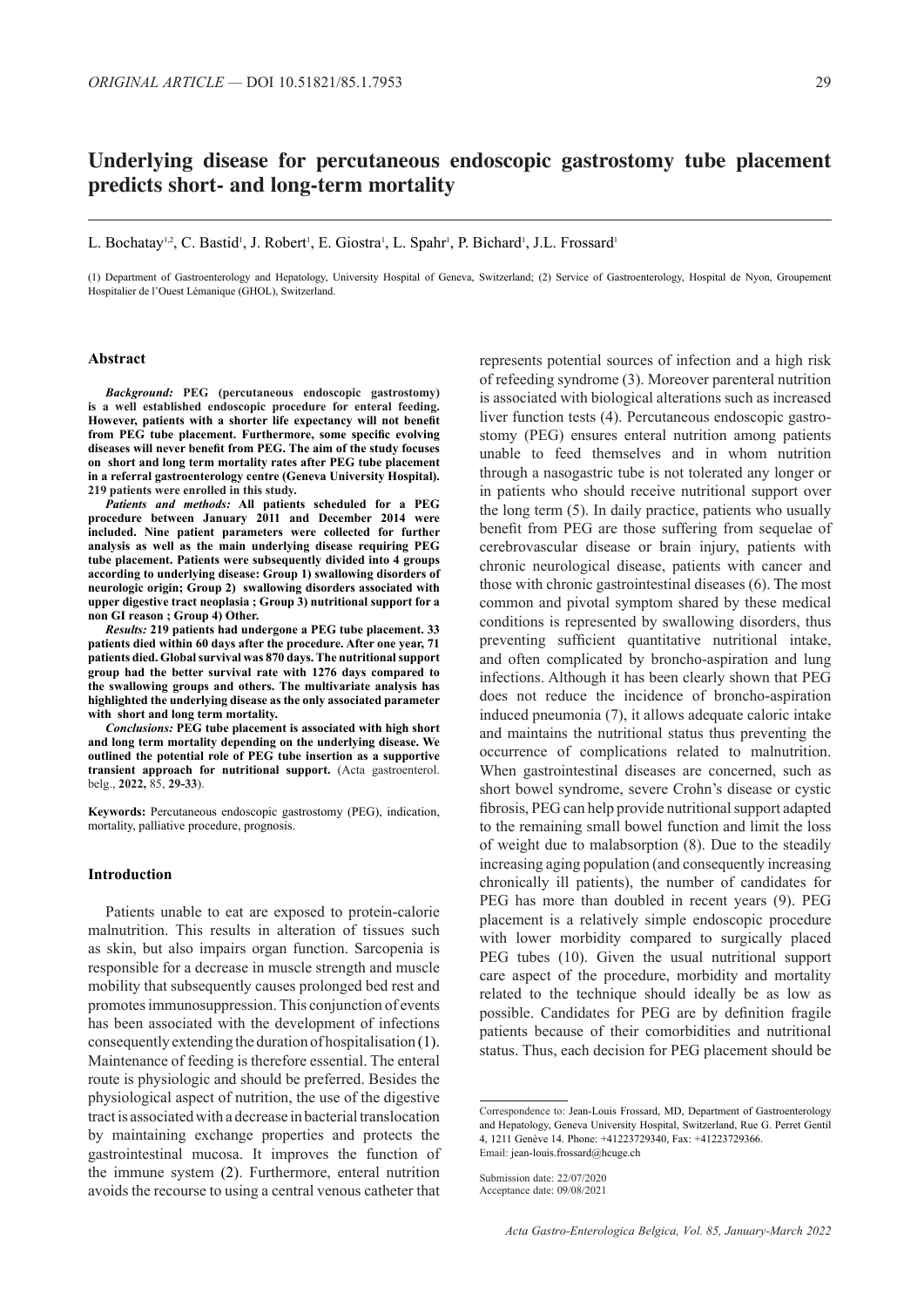carefully evaluated before proceeding. Although studies have already been published on complications and shortterm mortality after PEG tube placement, the studied populations were somewhat heterogeneous. Indeed, the 30-day mortality rate reported in the literature varies widely from 5.8 to 30% (11-13). However, the largest retrospective series of 1'625 patients reported a 30 day mortality rate of 2.4% (13). This low rate is explained by the early implementation of the PEG tube before advanced malnutrition was installed as illustrated by low serum albumin levels.

To assess the prognosis of patients treated in Switzerland, we conducted a population-based retrospective study of all patients who benefited from PEG tube insertion in our hospital between 2011 and 2014. The main objective was to evaluate the 30 day and 60 day mortality associated with the procedure. The 60 day mortality time point was chosen to avoid losing followup patients. The secondary objectives were to describe the factors associated with the occurrence of death at 30 days, and to better characterize the circumstances of death.

# **Materials and method**

All subsequent patients receiving PEG tube placement between January 1, 2011 and December 31, 2014 were included. Information of prior assessments of patients, including underlying disease (ie. indication) for PEG tube placement were collected. The technique of PEG tube insertion was performed according to the British Society of Gastroenterology (BSG) practice guidelines (14) and the French Digestive Endoscopic Society (SFED) practice guidelines (15). This study was approved by the Ethics committee in Geneva, with a waiver of informed consent due to the disproportionate difficulty in obtaining informed consent linked to the nature of the study. Briefly, esophago-gastro-duodenoscopy and PEG tube insertion using the pull technique were performed under sterile conditions. Two grams of ceftriaxone were intravenously administered as prophylaxis 30 min prior to the interventional procedure. A skin shave was performed. Neither oral cavity nor gut were decontaminated with antibiotics. A 1-cm skin incision prior to insertion of the PEG was done after positive transillumination in all patients. Freka PEG 15 charrière (Fresenius Kabi AG, Bad Hamburg, Germany) was the only medical device used in this study and was used in accordance with the manufacturer's recommendations. Fixation of the PEG tube was reinforced by means of an exterior retention plate without sutures. Although the pull technique in patients presenting with ear, nose and throat cancer is not recommended, our experience was unique using only the Freka PEG 15 Charier between 2011 and 2014.

Patient characteristics and detailed procedures were extracted from institutional databases. The interval in days between procedure and occurrence of death was obtained for each patient. Patient follow-up with death notification was performed until December 31, 2015. ASA score (American Society of Anesthesiology) was used for scoring the anesthetic risk and considered as a surrogate marker of patient comorbidities. Haemoglobin, platelets, prothrombin time, albumin, creatinine and C-reactive protein (CRP) levels were part of the biological markers included in our study (16,17). CRP was recorded before (day -7 to day 0) and after (day 0 to day + 3) PEG tube placement. Operator's experience was arbitrarily qualified as senior when he performed more than 10'000 endoscopic procedures (all categories) in his career. Propofol and midazolam were the main drugs used for sedation. Some patients had no sedation at all. Four groups were defined according to underlying diseases requiring PEG tube placement: 1) swallowing disorders of neurological origin (cerebrovascular diseases, chronic diseases of the central nervous system), 2) swallowing disorders due to ear-nose and throat (ENT) neoplasia, 3) nutritional support for non-gastrointestinal reasons (psychological disorders, chronic liver disease, liver transplantation) and 4) other reasons (dementia, gastric decompression, prolonged coma). For each group, mortality was calculated and the groups were then compared. Univariate analysis and multivariate logistic regression were performed to identify factors associated with death in each group.The Anova test was used to compare baseline characteristics of patient in each of the four indication groups. P-value is given with CI when the results are  $\leq 0.05$ .

# **Results**

Between January 1, 2011 and December 31, 2014, 219 PEG procedures were performed. Endoscopic technical success was 98.6%. Three PEG (1.4%) were inserted with recourse to a hybrid approach between radiology and endoscopy techniques, allowing placement of the gastric tube as reported by Dobos et al. (18).

When considering the characteristics of those who survived versus those who did not, no significant differences were observed among the two groups. Interestingly, the magnitude of the alteration of the biological parameters illustrates the poor health condition of our patients. Indeed, albumin (normal values 34 to 54  $g/L$ ) was as low as  $28.7 \pm 5.8$  g/L. The anesthetic risk defined by the ASA score was 3 and more for the majority of the patients. Of the 219 patients who underwent PEG placement, 13 (5.9%) died at one month and a total of 33 (1%) died within 60 days. After one year, 71 (32.4%) patients died. The cause of death was due to pulmonary sepsis and other infectious conditions. In multivariate analysis, the underlying disease that required the PEG tube was the only parameter statistically associated with the occurrence of death.

Interestingly, patients who received PEG placement for non GI disease (group 3) had a mortality rate significantly lower and a better prognosis compared to the other groups, as shown in Figures 1 A and 1 B. The whole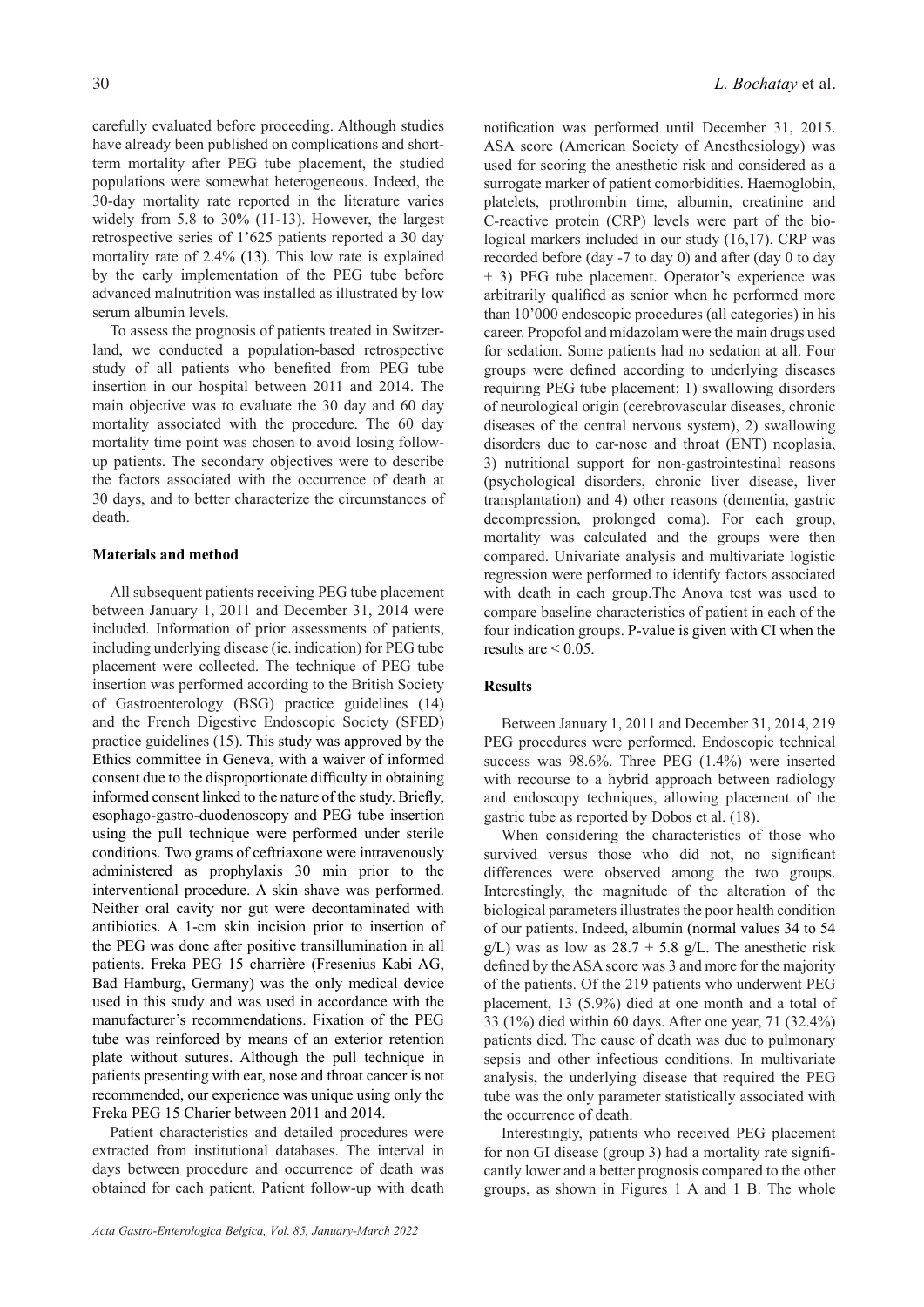

Figure 1. — Kaplan and Meyer survival curves: A: Global Survival; B: Survival according to indication for PEG tube insertion in the four groups. Group 1: Neurologically disabled patient, Group 2: Ear Nose and Throat (ENT) neoplasia, Group 3: Nutritional support, Group : 4 Others.

|                                                                       | <b>Alive</b><br>$(n=131)$           | Dead<br>$(n=88)$                 | p value |
|-----------------------------------------------------------------------|-------------------------------------|----------------------------------|---------|
| Age (mean)                                                            | $66.5 \pm 4.7$                      | $69.1 \pm 9.2$                   | 0.11    |
| Male sex, $n$ $(\%)$                                                  | 87(66)                              | 62(70)                           | 0.45    |
| PT(%)                                                                 | $90.9 \pm 10.1$                     | $90.6 \pm 14.1$                  | 0.32    |
| Haemoglobin $(g/L)$                                                   | $120 \pm 14.3$                      | $114 \pm 17.6$                   | 0.18    |
| Platelets (G/L)                                                       | $299 \pm 94.2$                      | $299 \pm 75.3$                   | 0.62    |
| Creatinine (umol/L)                                                   | $67 \pm 13.2$                       | $62 \pm 9.5$                     | 0.39    |
| Albumin $(g/L)$                                                       | $29 \pm 3.6$                        | $27 \pm 5.1$                     | 0.44    |
| Senior Endoscopist, n (%)                                             | 49 (55)                             | 73 (55)                          | 0.62    |
| ASA score, $n$ $\left(\frac{9}{6}\right)$<br>1<br>П<br>Ш<br>$\bf{IV}$ | 1(0)<br>19(15)<br>95 (72)<br>16(12) | 0(0)<br>8(9)<br>61(69)<br>19(22) | 0.68    |
| Sedation, $n$ $(\%)$<br>- Propofol<br>- Midazolam<br>- No sedation    | 111(85)<br>5(4)<br>15(11)           | 68 (77)<br>6(7)<br>14(16)        | 0.73    |

Table 1. — **Baseline characteristics of the population**

PT : Prothrombin Time; ASA : American Society of Anesthesiology

cohort global survival was  $870 \pm 234$  days (Figure 1A). Group 3 survival was  $1276 \pm 176$  days as compared to groups 1, 2 and 4 (902  $\pm$  139 days, 779  $\pm$  123 days and  $456 \pm 94$  days respectively) (Figure 1B).

Table 2 shows patients' characteristics according to the underlying disease that required PEG tube placement. Swallowing disorders of neurologic origin (Group 1) was taken as reference because it represented the majority of patient who underwent PEG procedure. Differences between groups were observed when baseline characteristics of patient were compared (Table 3). In group 4, mean haemoglobin level was slightly lower whereas in group 3, mean creatinine level was higher compared to other groups. Age, CRP level, Prothrombin Time (PT), platelets and albumin were not different among groups.

In our retrospective cohort, CRP level was only available in 45 out of 219 patients Despite this incomplete data, we found that  $CRP$  level  $> 21.5$  mg/L and serum albumin <31.5 g/L were found to define a high-risk group of patients at further risk of complications. We speculate that these parameters might be associated with an excess mortality rate as previously reported (9). At the end of the observation period, 86 (39%) patients had died. The cause of death was largely due to the occurrence of pulmonary sepsis (48%,  $n = 41$ ). Other causes of death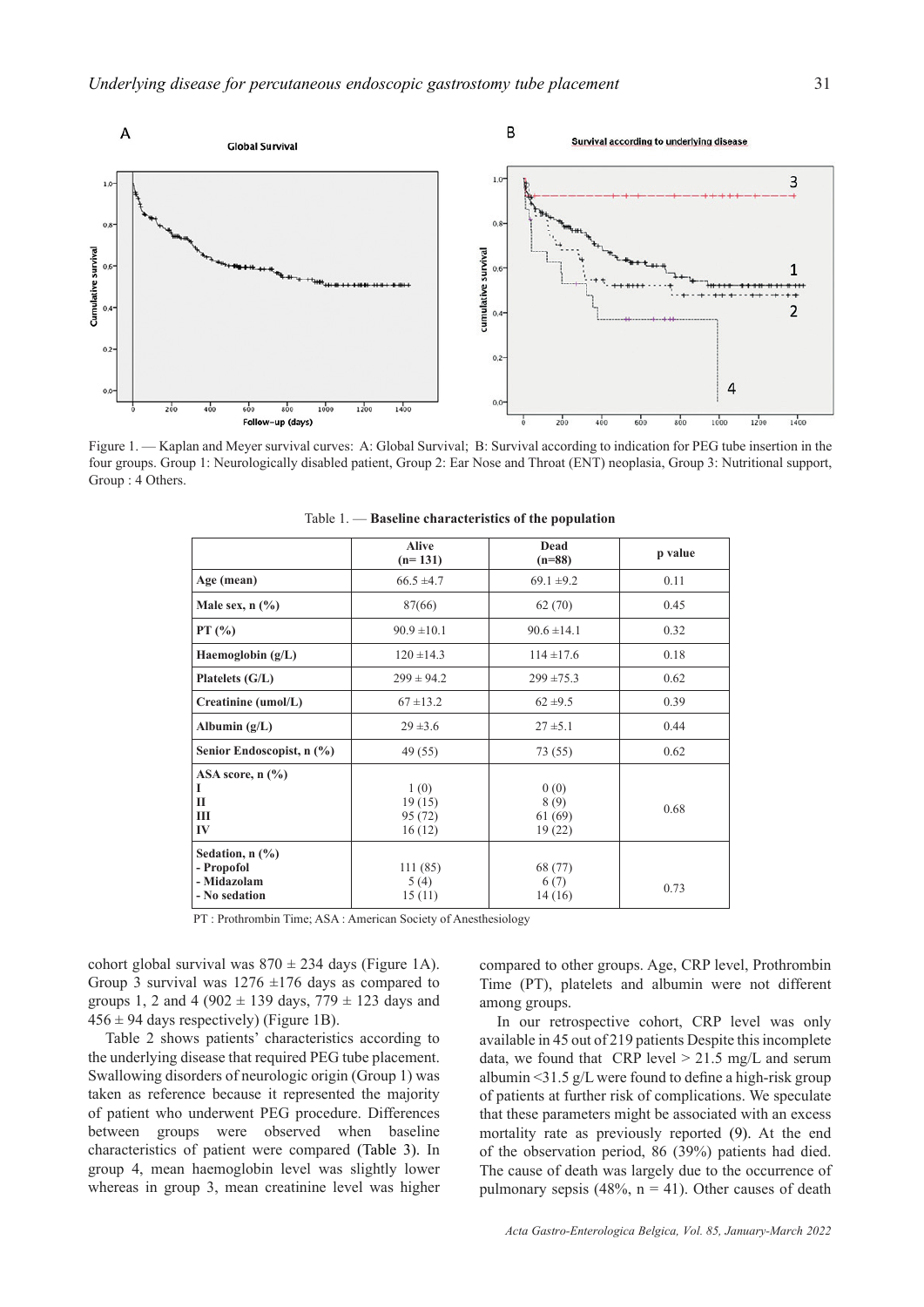|                                         | $N=$ | <b>Dead/Alive</b> | <b>Odd Ratio</b> | 95% IC        | p value  |
|-----------------------------------------|------|-------------------|------------------|---------------|----------|
| <b>GROUP1</b><br>Neurological           | 135  | 50/85             | 1 (reference)    | ٠             | ۰        |
| <b>GROUP 2</b><br>Neoplasia             | 49   | 23/26             | 0.58             | 03-1.137      | ns       |
| <b>GROUP 3</b><br><b>Non GI disease</b> | 13   | 1/12              | 0.07             | $0.09 - 0.53$ | $P=0.01$ |
| <b>GROUP4</b><br>Other                  | 22   | 14/8              | 0.44             | $0.25 - 0.8$  | $P=0.07$ |

|                          | Group 1<br>neurological | Group 2<br>neoplasia | Group 3<br>Non GI disease | Group 4<br>other | p value |
|--------------------------|-------------------------|----------------------|---------------------------|------------------|---------|
| Age (range)              | 68 (65-71)              | $67(64-70)$          | $55(40-70)$               | $65(54-76)$      | 0.31    |
| Prothrombin time $(\% )$ | 90 (88-92)              | $92(89-95)$          | 92 (85-98)                | $90(89-92)$      | 0.26    |
| Hb(g/L)                  | 121(118-124)            | 113 (108-118)        | $117(103-131)$            | $108(99-116)$    | 0.004   |
| Platelets $(G/L)$        | 314 (296-332)           | 265 (233-298)        | 266 (205-327)             | 315 (262-368)    | 0.03    |
| Albumin $(g/L)$          | $28(28-29)$             | $29(27-31)$          | $28(24-31)$               | $26(22-30)$      | 0.16    |
| Creatinine (umol/L)      | $61(57-66)$             | 58 (53-62)           | $113(33-192)$             | 72 (54-89)       | < 0.001 |

Table 3. — **Baseline characteristics among groups**

were neoplastic progression (16%,  $n = 14$ ), progression of the neurological disease (20%,  $n = 17$ ) or various other causes (16%,  $n = 14$ ). No death due to complications of the PEG procedure was observed.

## **Discussion**

Since its introduction PEG has become a very well established endoscopic procedure for enteral feeding of patients. The aim of the procedure is to avoid additional weight loss and to increase or stabilize the patient's weight (5). Despite the fact that this method is simple and quick, it still remains associated with significant morbidity and mortality. Therefore, for ethical reasons, several guidelines recommend inserting PEG tubes for nutrition supplementation only in patients who are expected to survive for more than 30 days post-insertion (19).

Our study provides a new perspective on the outcome of patients benefiting from PEG tube placement. Regardless of patient characteristics, their prognosis remains strongly influenced by the pathology related to nutrition impairment. The swallowing disorders, whether of neoplastic or neurological origin, are not improved by PEG placement and are burdened with increased mortality, as illustrated by the high proportion of patients who die of pulmonary sepsis. The underlying disease for PEG placement, which is associated with the best prognosis, is nutritional support of non-digestive origin. These patients do not suffer from swallowing disorders and have no progressive neurological or oncological disease that will actually impair their survival. Thus, caloric intake provided by the PEG is most beneficial and illustrates the benefits of this procedure without the prognosis being triggered by underlying disease. No death due to pulmonary sepsis was observed in the nutritional support group.

Although we collected a number of biological parameters that could have helped predicting the complications that might occur after PEG, we must declare that we cannot draw firm conclusions because the collection of data was incomplete in our retrospective study. We can speculate that most of the altered biological parameters only reflect a longstanding hospitalization associated with multiple nutritional deficiencies a feature predominantly found in patients suffering from dementia. These latter patients are indeed very fragile and most observers agree to say that PEG tube placement in this condition is historically associated with a bad prognosis. Indeed, the 30 as well as 60 day and one year mortality observed in our study is higher than those reported in other series (20) Patients included in our retrospective cohort were perhaps in a poorer health condition, as illustrated by the albumin level and the ASA score. The choice of PEG-tube placement in conditions such as dementia was mostly made for comfort reasons. This is in accordance with the paper by Goldberg et al that revealed 54% mortality at 1 month and 90% mortality at 1 year in patients with dementia (21). Many patients and their families have in fact limited understanding of the terminal nature of the diseases that affect their relatives. It is therefore mandatory to discuss this point in detail with families, nursing staff and the patient, if possible, before scheduling PEG tube placement. The role of comfort care needs to be redefined